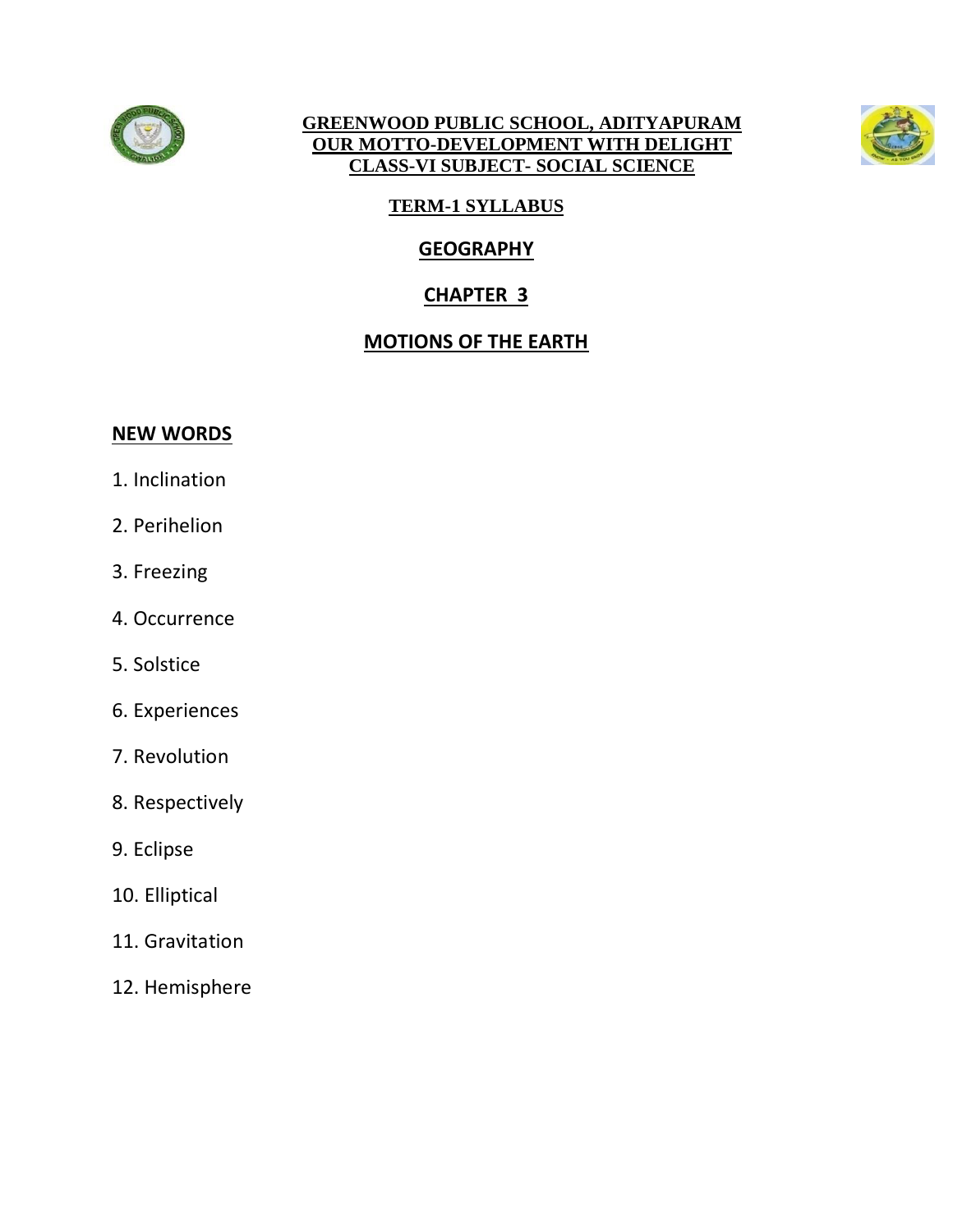#### **GLOSSARY :**

**• Equinox -** Two days when there are equal days and nights throughout the world. That is March 21st and September 23rd.

**2. Rotation -** Movement of the earth on its axis.

**3. Revolution -** Movement of the earth around the sun in a fixed path or orbit.

## **VERY SHORT ANSWER TYPE QUESTIONS :**

**Q1.** What is the angle of inclination of the Earth's axis with its orbital plane? **Ans.** The angle of inclination of the Earth's axis with its orbital plane is 66  $1/2$ °.

**Q2.** What is a leap year?

**Ans.** The year in which February is of 29 days instead of 28 days called a leap Year. A leap year is of 366 days.

**Q3.** Which motion of earth is associated with the changes in season? **Ans.** Revolution.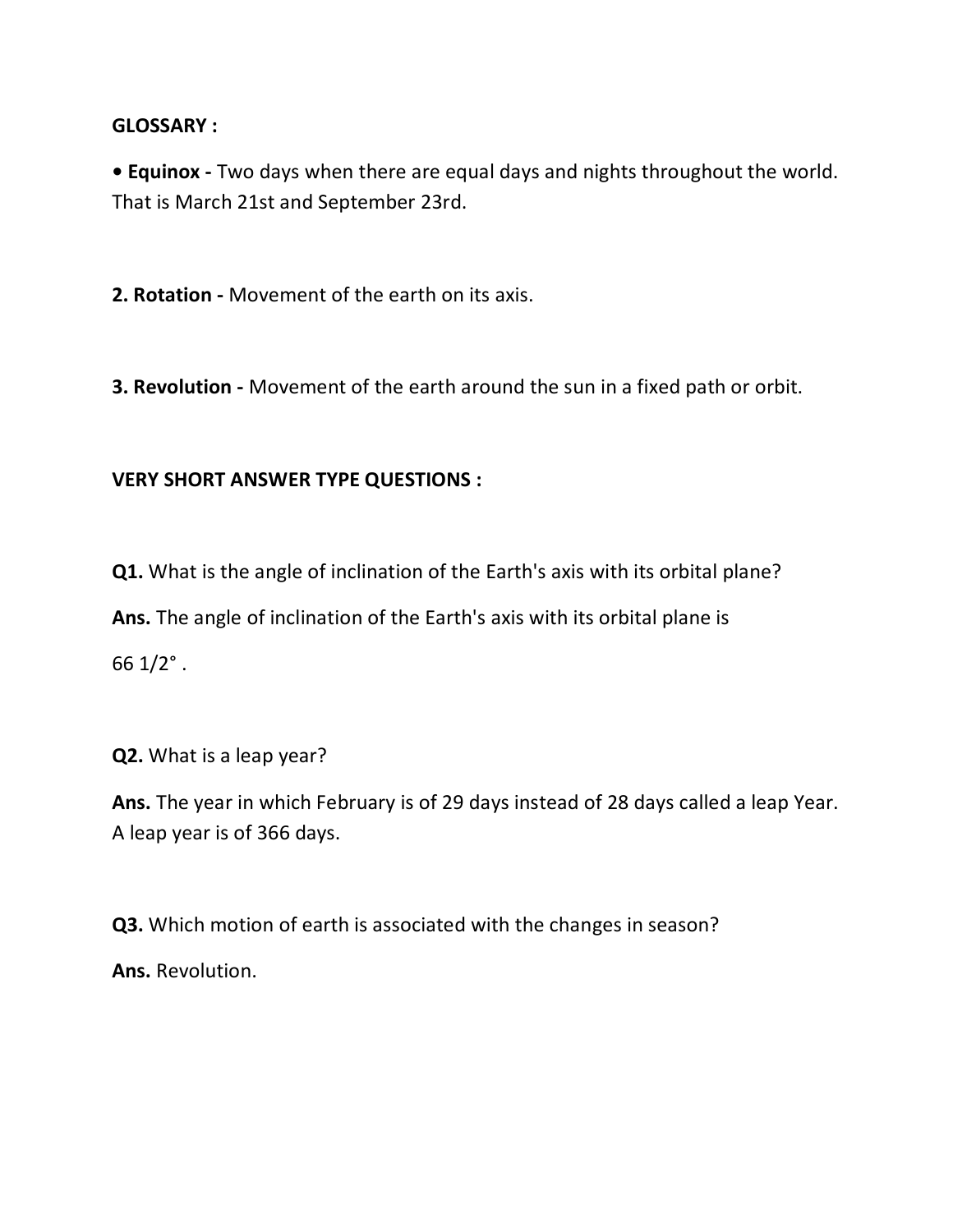## **Q4.** What are the effects of rotation?

**Ans.** Rotation is the daily motion of the earth. Rotation causes day and night.

## **SHORT ANSWER TYPE QUESTIONS :**

**Q1.** Why do the poles experience about six months of day and six months of night?

**Ans.** The poles experience about six months of day and six months of night because of the tilted of the earth on its axis. When the North Pole is tilted towards the Sun, it experiences continuous daylight for six months during summer and the South Pole is away from the Sun, it experiences continuous darkness for six months during winter.

**Q2.** Differentiate between rotation and revolution.

| <b>ROTATION</b>                              | <b>REVOLUTION</b>                                                    |
|----------------------------------------------|----------------------------------------------------------------------|
| <b>1.</b> Movement of the earth on its axis. | 1. Movement of the earth around the<br>sun in a fixed path or orbit. |
| 2. It causes days and nights.                | 2. It causes seasons.                                                |

#### **Ans.**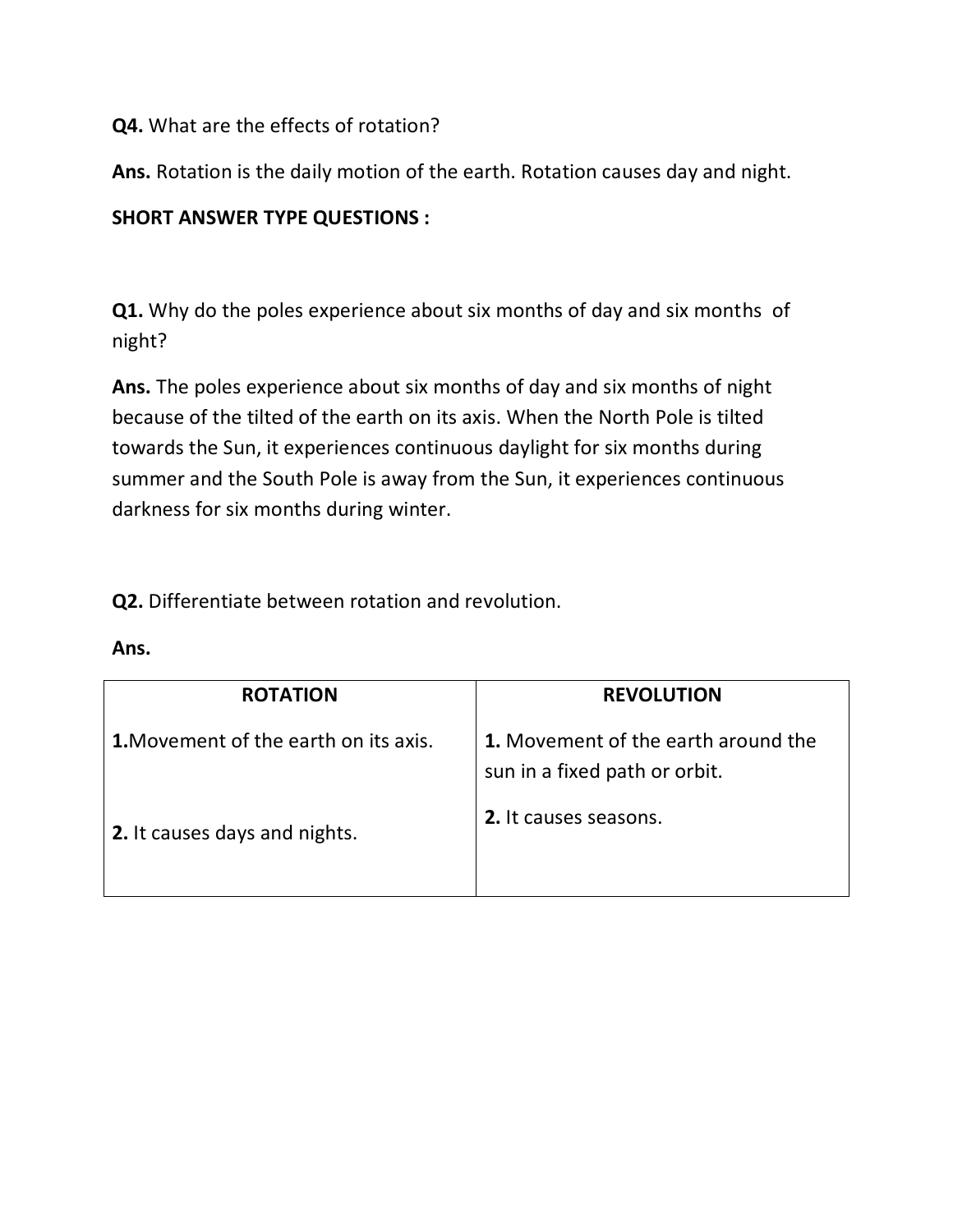**Q3.** Differentiate between summer solstice and winter solstice.

**Ans.** 

| <b>Summer Solstice</b>                          | <b>Winter Solstice</b>                   |
|-------------------------------------------------|------------------------------------------|
| 1. It is the time when whole Northern           | 1. It is the time when whole Southern    |
| Hemisphere experiences more heat and            | Hemisphere experiences more heat and     |
| light because the Sun falls directly on         | light because Sun falls directly on the  |
| the Tropic of Cancer.                           | Tropic of Capricorn.                     |
| <b>2.</b> North Pole is tilted towards the Sun. | 2. South Pole is tilted towards the Sun. |
| <b>3.</b> It occurs on the 21st June in         | <b>3.</b> It occurs on 22nd December in  |
| Northern Hemisphere.                            | Southern Hemisphere.                     |

### **LONG ANSWER TYPE QUESTIONS :**

**Q1.**Why does the Southern Hemisphere experience Winter and Summer Solstice in different times than that of the Northern Hemisphere?

**Ans.** The Southern Hemisphere experiences Winter and Summer Solstice in different times than that of Northern Hemisphere because

1. On 21st June, when the Northern Hemisphere is tilted towards the Sun the Southern Hemisphere of course will be away from it. This leads to Northern Hemisphere experiencing Summer Solstice while Southern Hemisphere experiences Winter Solstice at the same time.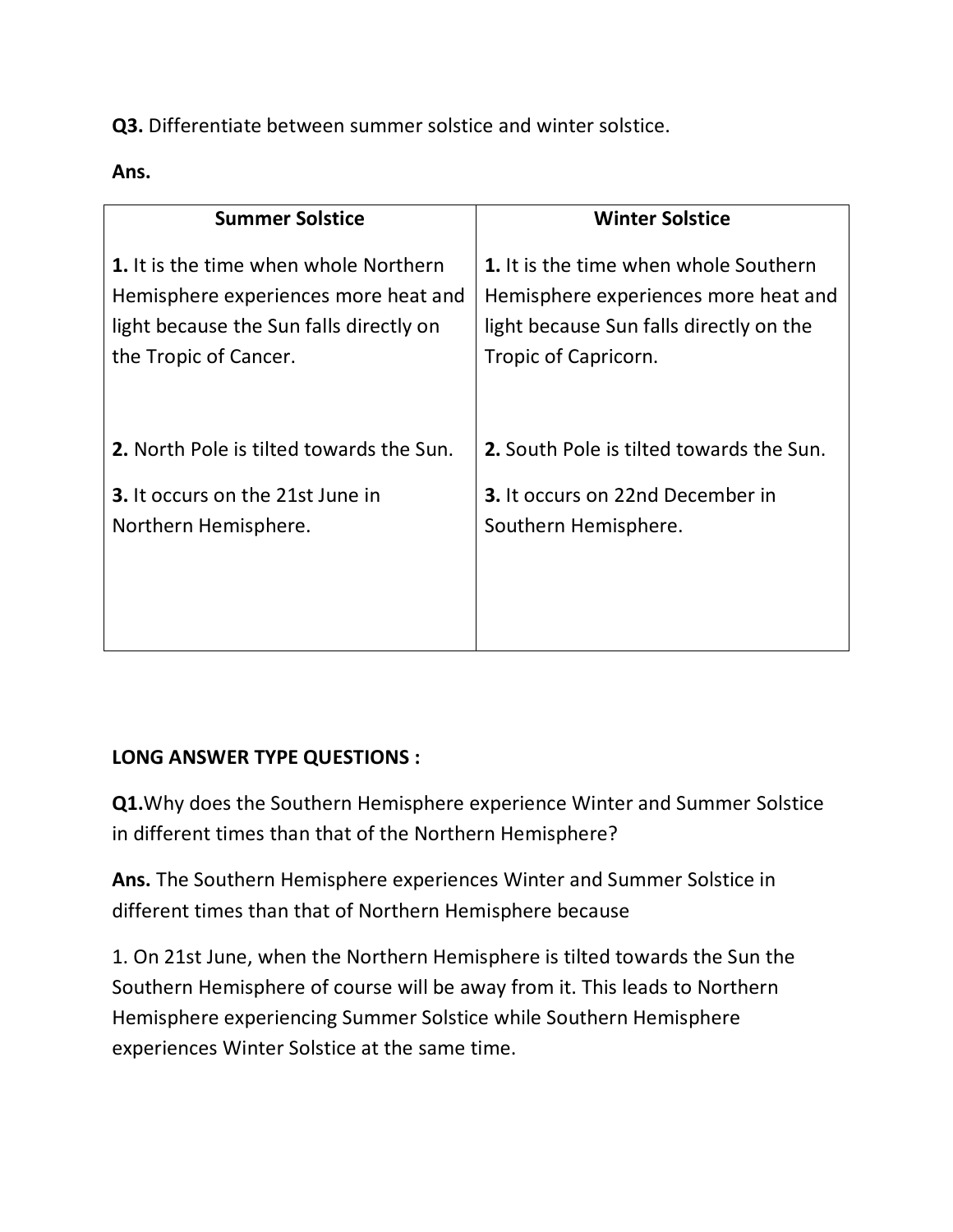2. On 22nd December , when the Southern Hemisphere is tilted towards the Sun the Northern Hemisphere will be away from it. This results in Southern Hemisphere experiencing Summer Solstice while Northern Hemisphere experiences Winter Solstice.

## **H•O•T•S**

**Q1.** Why are vertical sunrays hotter than slanting rays?

**Ans.** Vertical sunrays are hotter than slanting rays because vertical rays fall direct and concentrated in a smaller area. Slanting rays spread over a large area.

## **Draw a diagram to show how seasons change during the year.**

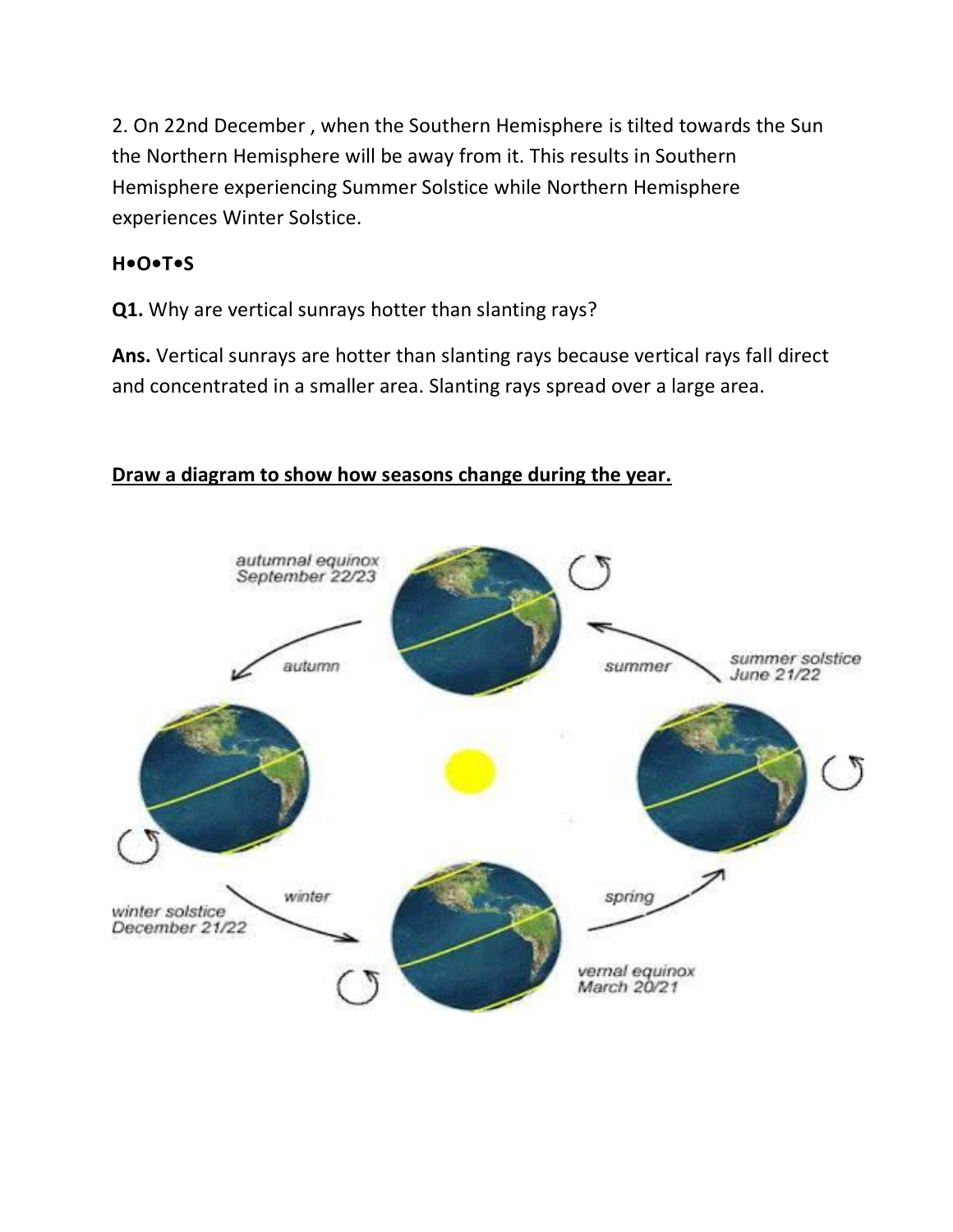#### **CHAPTER 4**

#### **MAPS**

#### **NEW WORDS :**

- **1.** Advantages
- **2.** Limitations
- **3.** Representation
- **4.** Thematic
- **5.** Political
- **6.** Plateaus
- **7.** Components
- **8.** Cardinal
- **9.** Conventional
- **10.** Symbols
- **11.** Sketch
- **12.** Observation

#### **GLOSSARY :**

**1. Map -** A representation of the Earth's surface or a part of it on a flat surface according to scale.

- **2. Compass -** An instrument used to find out main directions.
- **3. Plan -** Drawing of a small area on a large scale.
- **4. Cartography -** The science of map-making.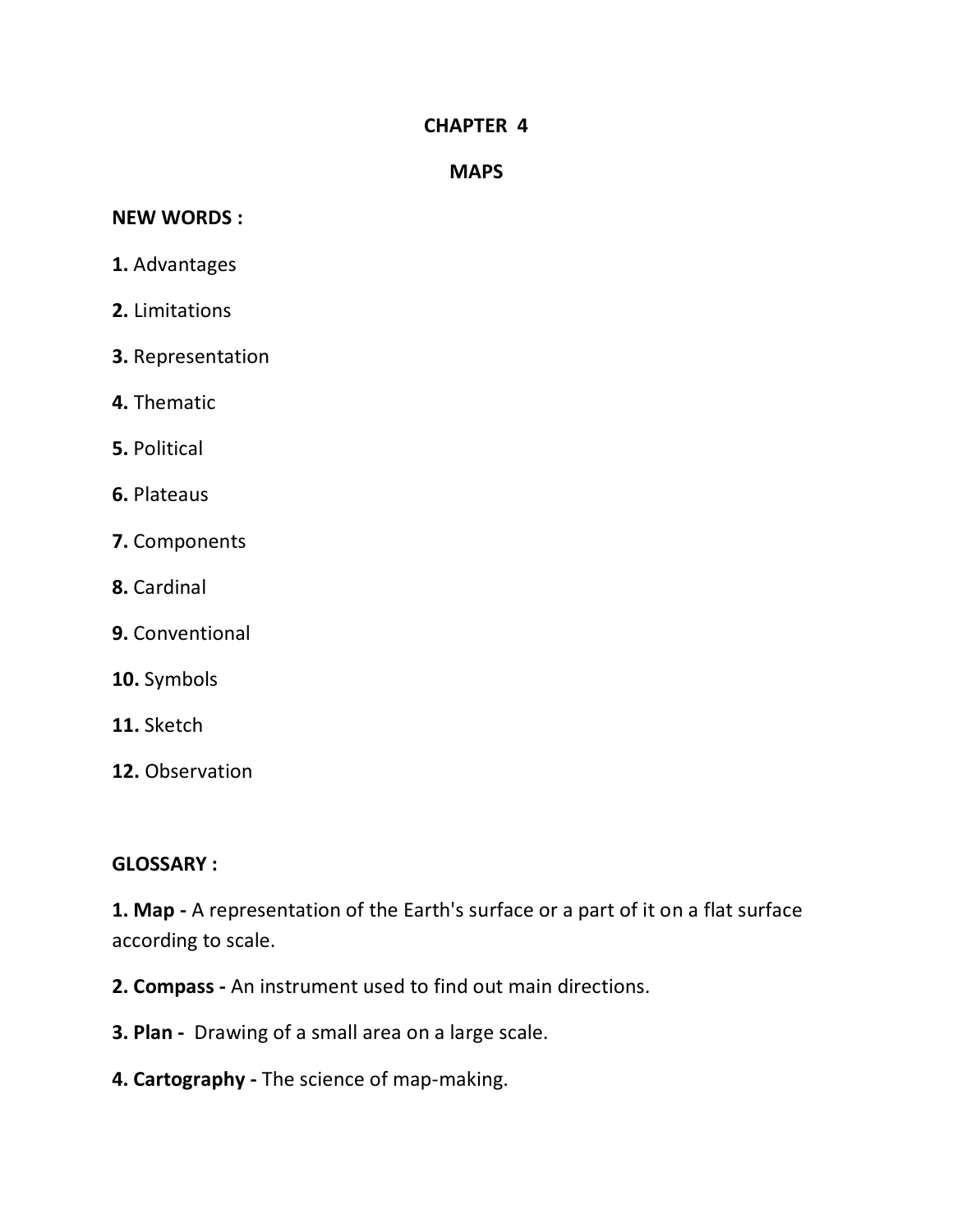## **VERY SHORT ANSWER TYPE QUESTIONS :**

**Q1.** When do you use a globe?

**Ans.** We use a globe when we want to study the earth as a whole.

**Q2.** What is an atlas?

**Ans.** An atlas is a collection of maps.

**Q3.** What type of a map is a weather map?

**Ans.** Thematic maps .

**Q4.** What are the five components of a map? List them.

**Ans.** The five components of a map are :

Title,Map Scale, Directions, Convention Symbols and Map Key or Legend.

### **Short Answer Type Questions :**

**Q1.** What do physical maps show?

**Ans.** Physical maps show natural features of the earth such as Mountains, Plateaus, Plains, Rivers, Oceans etc.

**Q2.** What do you mean by a thematic map?

**Ans.** A map which gives focus on specific information is known as thematic map. For example road maps, maps showing distribution of forests , industries etc.

**Q3.** What are conventional symbols?

**Ans.** Some symbols have a fixed meaning and are understood uniformally throughout the world. Such symbols are known as conventional symbols.

**Q4.** What do political maps show?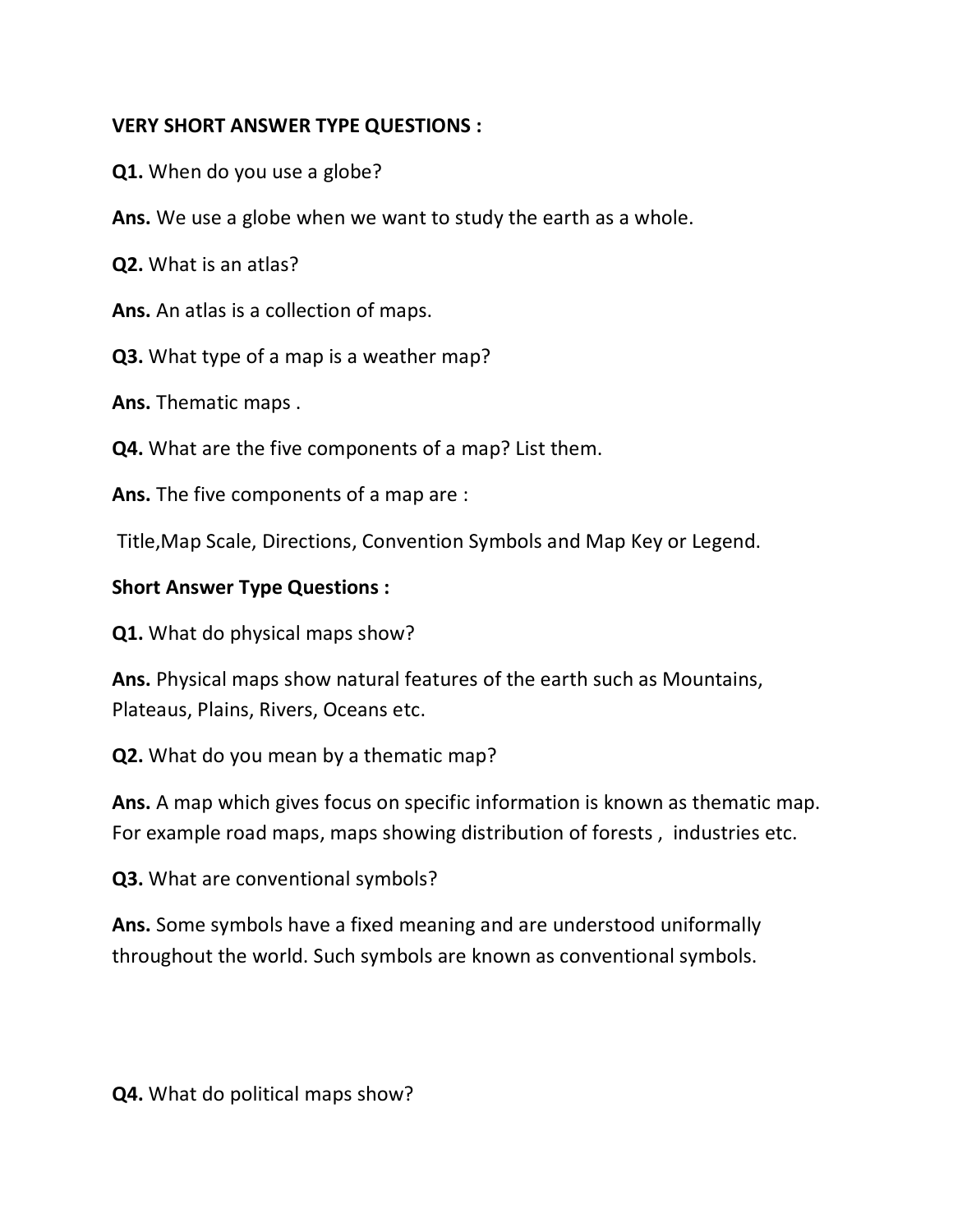**Ans.** These maps show the boundaries of countries, states, capitals and major towns. It also shows the capital of a country, state and main cities.

## **LONG ANSWER TYPE QUESTIONS :**

- **Q1.** How is a map more useful than a globe?
- Ans 1. It is easier to identify regions in a map than in a globe.
- **2.** It can be carried and handled easily.
- **3.** It is used by the defence people in both planning as well as attacks.
- **4.** It is very useful to tourists and travellers.
- **5.** It can be collected together in book forms.
- **6.** It provides detailed as well as accurate information ever for small area.

### **Q2. Differentiate between :**

## **A. Map and Plan**

| Map                                                             | Plan                                                     |
|-----------------------------------------------------------------|----------------------------------------------------------|
| <b>1.</b> It shows a very large area using                      | Drawing of a small area over a large                     |
| a small scale.                                                  | scale.                                                   |
| 2. It contains a lot of information.                            | In plan, details are given in the form of<br>symbols.    |
| 3. A map shows only the very important<br>features of the area. | <b>3.</b> A plan can show the length and the<br>breadth. |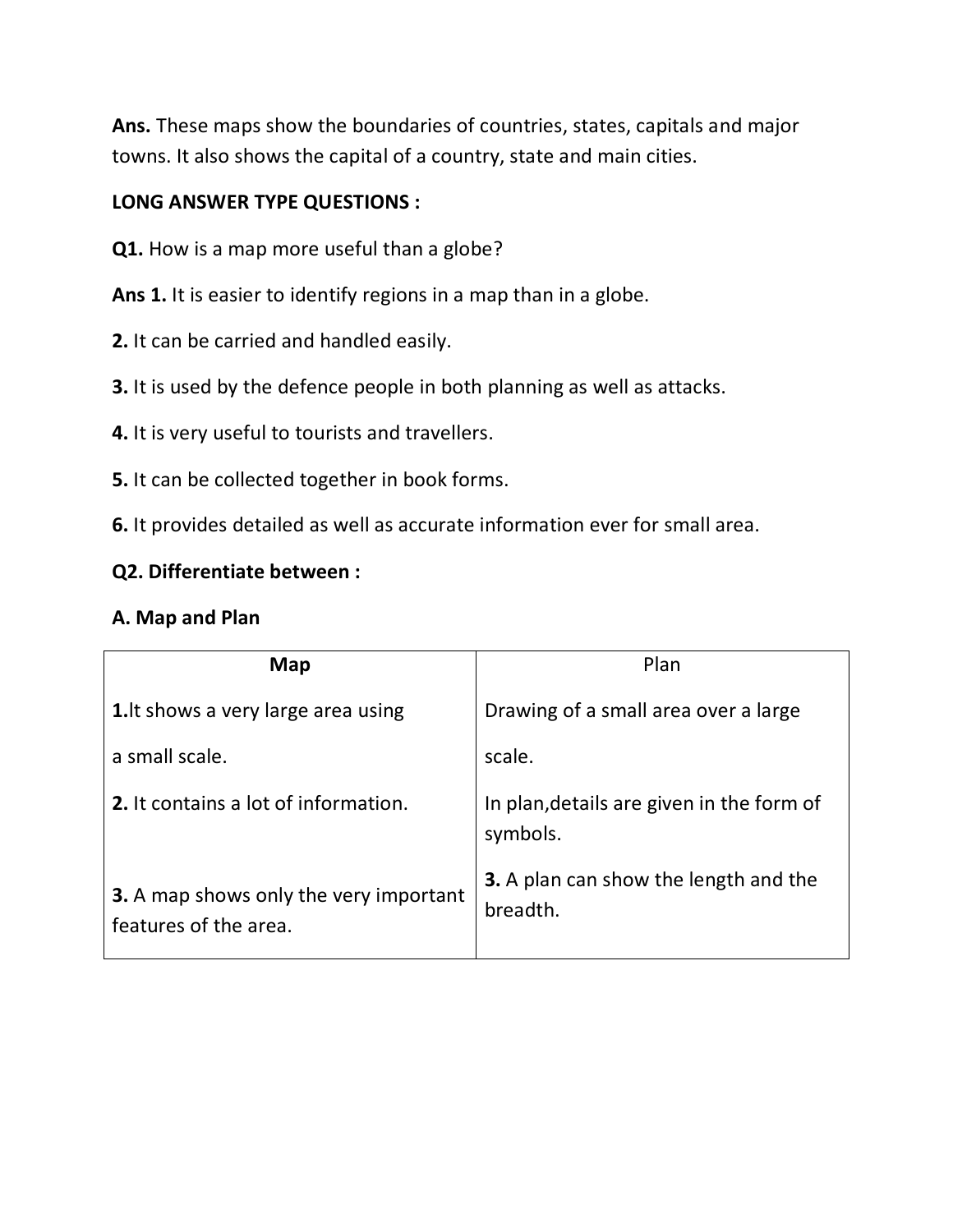# B. Differentiate between Large Scale Maps and Small Scale Maps:

Answer.

| <b>Large Scale Maps</b>                                                                                                                                                                          | <b>Small Scale Maps</b>                                                                                                                                                                      |
|--------------------------------------------------------------------------------------------------------------------------------------------------------------------------------------------------|----------------------------------------------------------------------------------------------------------------------------------------------------------------------------------------------|
| <b>1.</b> They show a small area in greater<br>detail.<br>2. They are usually guide maps or<br>topographic maps.<br><b>3.</b> They show details of cities, towns,<br>villages and smaller areas. | 1. They show a large area but in less<br>detail.<br>2. Thry are used for atlases and wall<br>maps.<br><b>3.</b> They show important features like<br>mountains, plateaus, plains, continents |
| 4. Natural and man-made features are<br>also shown.                                                                                                                                              | and countries.<br>4. They provide a broad overview of an<br>area.                                                                                                                            |

# **H•O•T•S**

**Q1.** How do symbols help in reading ?

**Ans.** Symbols represent roads , bridges, trees , railway lines etc .Through certain letters , shades , colours , pictures and lines . In this way symbols are a convenient means of reading a map .